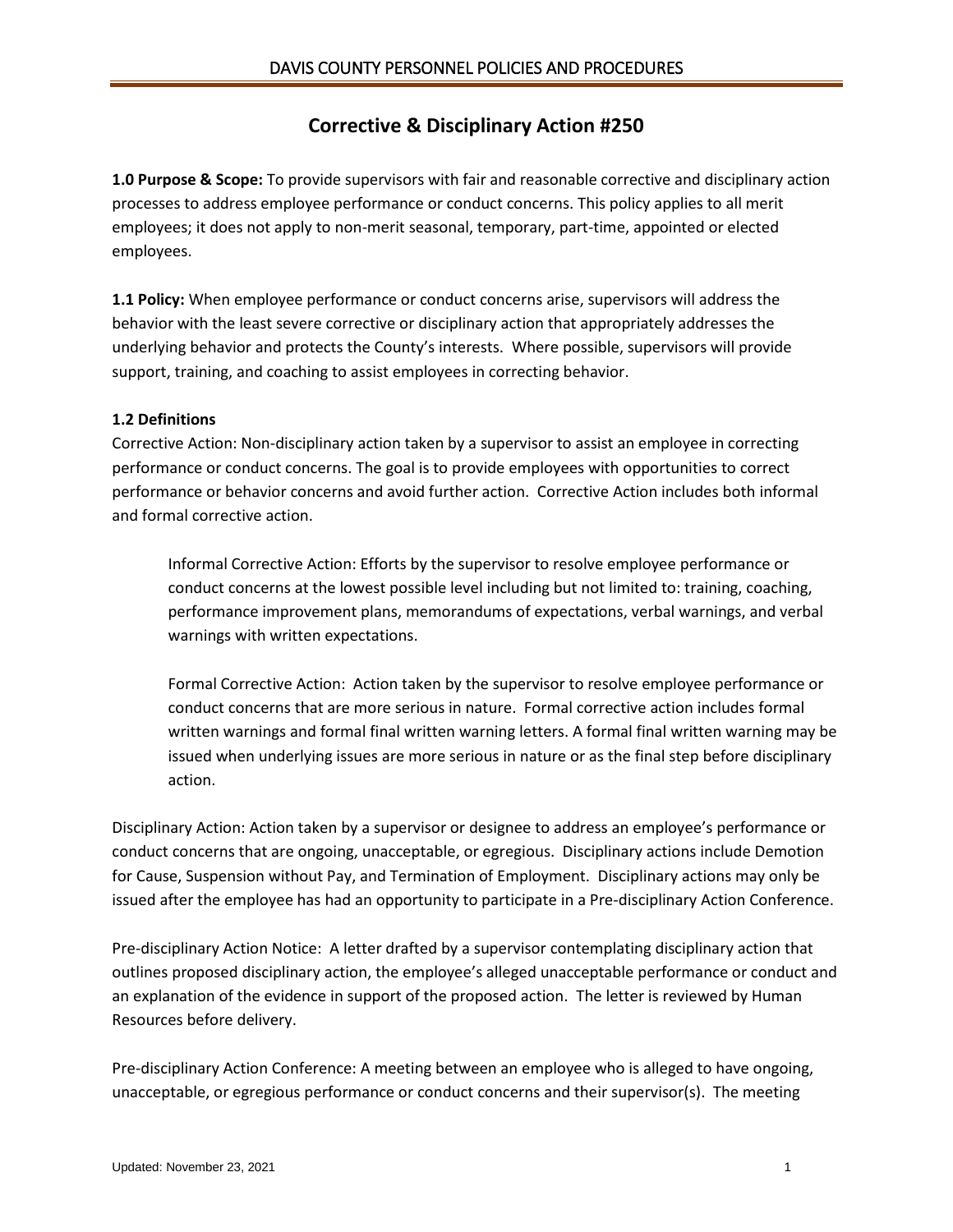provides the employee the opportunity to share their side of the allegations described in the Predisciplinary Action Notice before the supervisor makes a final decision on issuing Disciplinary Action. A Human Resources representative attends the meeting to help facilitate the discussion.

Supervisor: An employee's direct supervisor, second level supervisor or other individual designated by the Administrative Officer who completes the corrective or disciplinary action processes outlined in this policy.

# **1.3 Procedures**

**1. Level of Action:** The following factors are taken into consideration when determining the appropriate level of corrective or disciplinary action:

- The safety implications of the behavior or performance
- The severity of the impact or consequences on delivery of County services
- The financial implications of the behavior or performance
- The level and severity of the disruption caused by the behavior or performance
- The relevant County, department or division policy or ordinance or workplace expectations
- The employee's past history including prior corrective or disciplinary actions
- The egregiousness of the behavior: egregious behaviors are policy violations that have a severe impact on employees, the public, or the County as a whole and warrant disciplinary action.

## **2. Behaviors that may warrant corrective or disciplinary action include but are not limited to:**

- 1. Violence or threat of violence in the workplace including conduct that could cause a reasonable person to fear physical harm or damage to property or other similar conduct
- 2. Unexcused and excessive absenteeism, misuse of leave time
- 3. Performance concerns
- 4. Harassment, discrimination, retaliation
- 5. Falsification of payroll, County, or Government records
- 6. Theft of County resources
- 7. Misuse of County resources
- 8. Financial misconduct with County funds
- 9. Workplace bullying. Defined as the repeated, unreasonable actions of individuals (or a group) directed towards an employee (or a group of employees), which is intended to intimidate and creates a risk to the health, safety, or productivity of the employee(s)
- 10. Insubordination. Defined as the deliberate disregard of a supervisor's reasonable request
- 11. Failure to adhere to County policy
- 12. Negligence, failure to follow safety rules or practices or conduct which endangers the safety of County employees or the public
- 13. Failure to comply with drug and alcohol free workplace requirements
- 14. Using County resources for personal, political or business purposes
- 15. A conviction of, a plea in abeyance (until expunged), or a plea of guilty or no contest to any crime that adversely impacts the County or disqualifies an employee from performing their job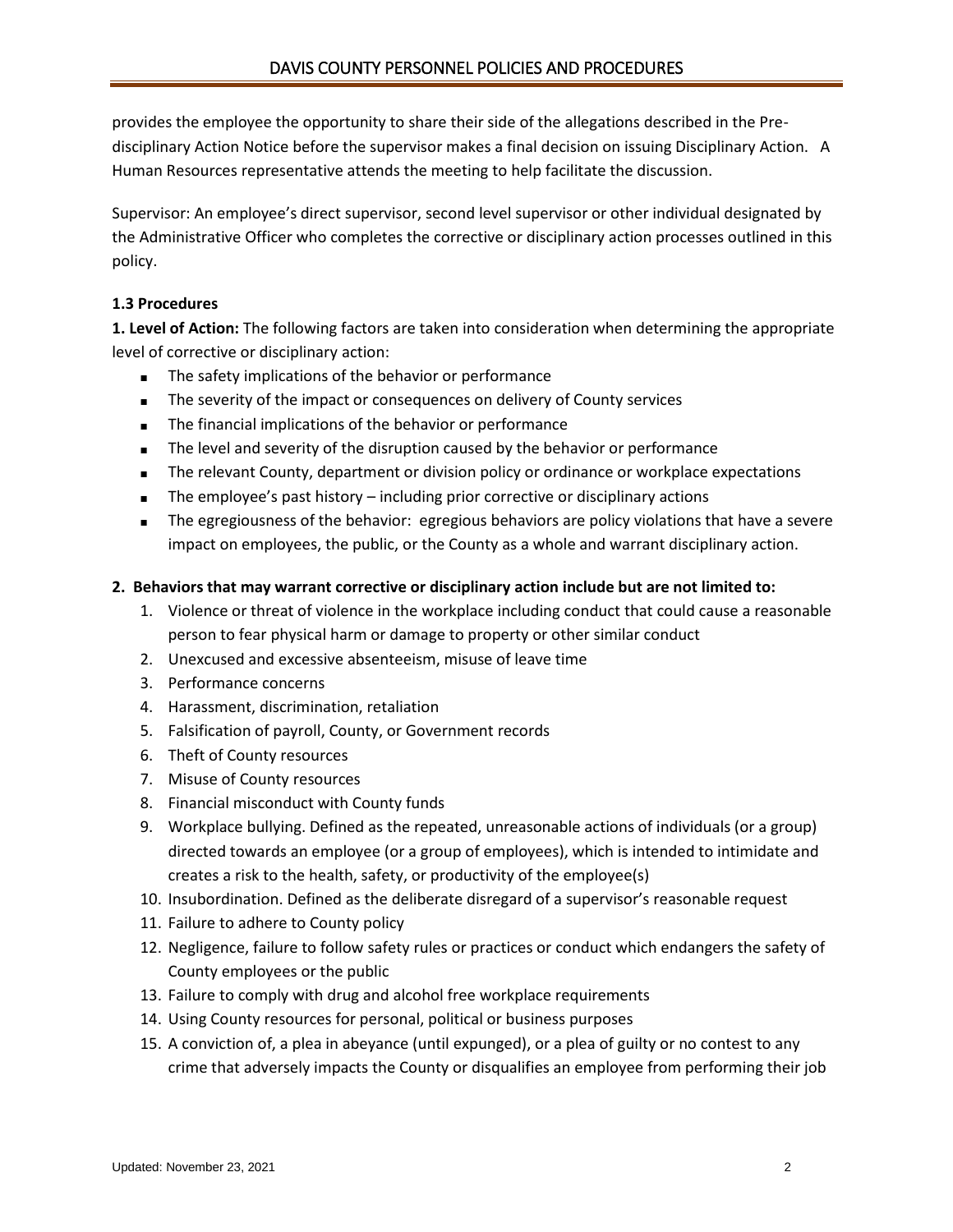- 16. Intentionally using position/affiliation with Davis County for personal gain or in a manner that adversely impacts the County's reputation, course of business and/or operations
- 17. Violation of applicable statutory requirements, policies, or procedures that protect the environment and the health and safety of others, or any similar conduct
- 18. Violations of minimum requirements or expectations of federal statute, state law or county ordinance applicable to specific job classifications including but not limited to peace officer and election worker
- 19. Other conduct that is detrimental to the County, its employees, or public

#### **3. Corrective Action procedures:**

- a. Informal Corrective Action Process: Supervisors may take informal corrective action at their discretion and are encouraged to consult with their Human Resources representative.
	- i. Informal Corrective Action is not grievable or appealable.
	- ii. Informal Corrective Actions are not added to the personnel file.
- b. Formal Corrective Action Process: Supervisors contemplating formal corrective action will contact their Human Resources representative to discuss the circumstances and to request the appropriate template. Drafts must be reviewed by Human Resources before delivery
	- i. Personnel File: Approved formal written and final written warnings are added to the personnel file after delivery.
	- ii. Formal Corrective Action Appeal:
		- 1. Informal Discussion. Employees who have received formal corrective action and who disagree with the contents may attempt to resolve their concerns through an informal discussion with the issuer. This discussion must take place within five (5) business days of when the formal written warning or formal final written warning was issued.
		- 2. Written Appeal. If the employee's concerns are unresolved after an informal discussion with the issuer or if the employee decides to skip the informal discussion, they may appeal the decision in writing to the issuer's supervisor. As an alternative, formal final written warnings may be appealed directly to the employee's Administrative Officer.
		- 3. Appeal and Response Deadline. The written appeal must be submitted within ten (10) business days from the date of informal discussion with the issuer or ten (10) business days from when the formal written or formal final written warning was issued if the employee has decided to skip the informal discussion. Failure to meet the appeal deadline will end the available appeal process. The reviewer will respond within ten (10) business days with a decision unless additional time is needed.
		- 4. Decision. Decision options include upholding, modifying, or withdrawing the formal written or formal final written warnings. The reviewer's decision is final and completes the appeal process.
	- iii. Formal Corrective Action Response: An employee may submit a written response for inclusion with a formal written or formal final written warning. A written response must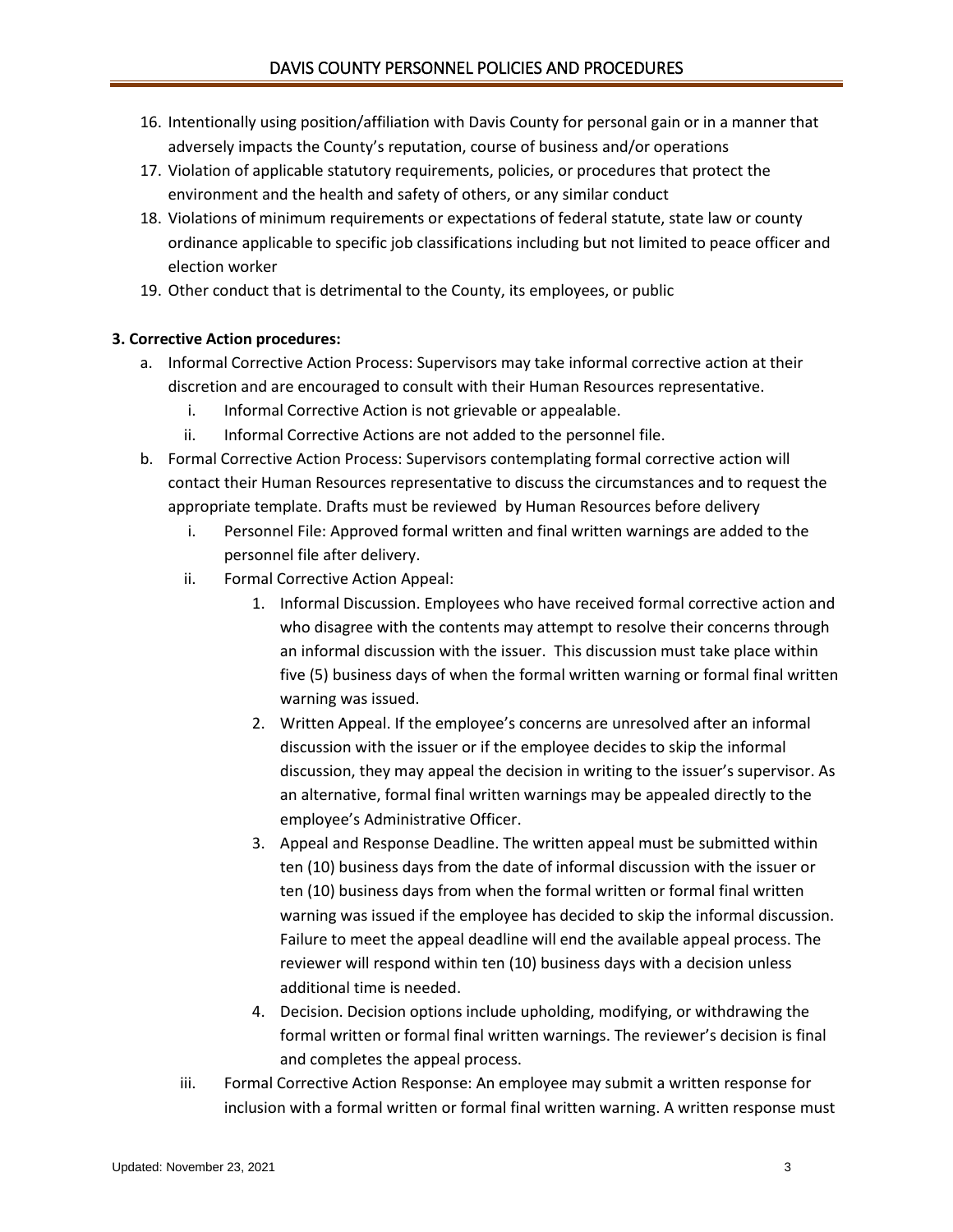be received by Human Resources within four weeks from the date the warning was issued.

iv. Removal of Formal Corrective Action: Employees who have received a formal written or formal final written warning may make a request to their Administrative Officer for removal of the warning after two (2) years of satisfactory performance. The Administrative Officer, in collaboration with the Director of Human Resources or designee, will make a determination to approve or deny the request. If approved, the formal warning letter will be removed from the personnel file and placed in a private employee relations file within Human Resources for historical record keeping purposes only. The decision to approve or deny the request for removal is not grievable or appealable.

#### **4. Disciplinary Action procedures:**

- a. Disciplinary Action Process: Supervisors considering a Demotion for Cause, Suspension without Pay, or Termination of Employment, will contact their Human Resources representative to discuss the circumstances and request the template for the Pre-disciplinary Action Notice. The Pre-disciplinary Action Notice must be reviewed by Human Resources before delivery. The Notice will be provided to the employee no less than three (3) business days prior to the date of the Pre-disciplinary Action Conference.
- b. Pre-disciplinary Action Conference
	- i. Attendees: Attendees are limited to the supervisor(s), the employee, and the Human Resources representative(s).
	- ii. Waiving the right to the Pre-disciplinary Action Conference: Employees may waive their right to the Pre-disciplinary Action Conference by notifying their supervisor in writing.
	- iii. Written response alternative: Employees may elect to submit a written response to the Pre-disciplinary Action Notice as an alternative to attending the Pre-disciplinary Action Conference.
		- 1. Employees must notify their supervisor in writing that they are waiving their right to a Pre-disciplinary Action Conference and have chosen to submit a written response as an alternative. This notification must be sent to the supervisor before the scheduled meeting date.
		- 2. The written response must be submitted by close of business on the scheduled Pre-disciplinary Action Conference date.
	- iv. No response: If an employee chooses not to attend the Pre-disciplinary Action Conference and does not respond in writing, the department will make a decision based on the available evidence and information.
	- v. Decision: After the employee has had an opportunity to participate in the Predisciplinary Action Conference or to submit a written response, the supervisor will make a final decision. Final decision options include:
		- 1. Issuing Disciplinary Action: Demotion for Cause, Suspension without Pay, Termination of Employment
		- 2. Issuing Corrective Action